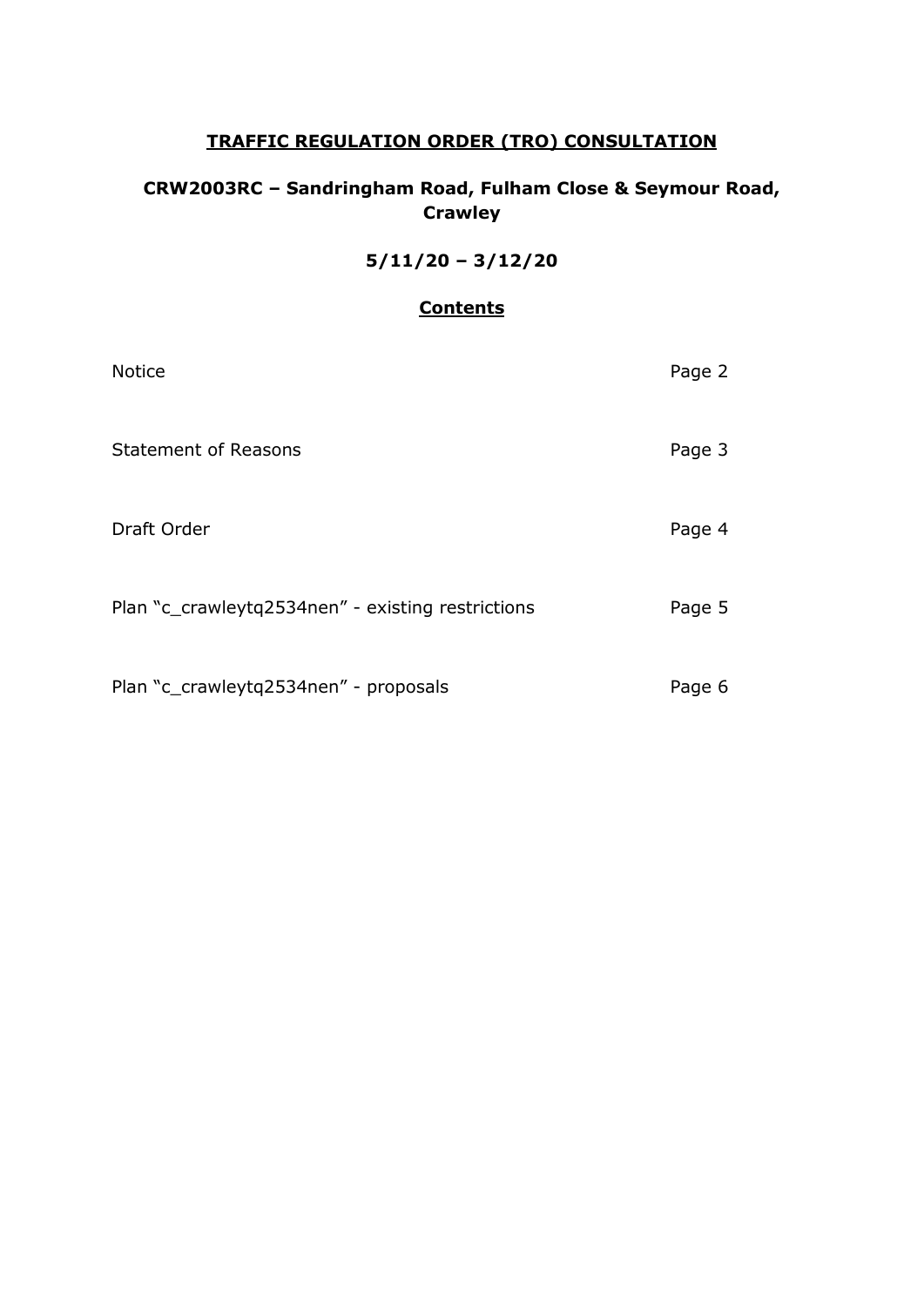### **WEST SUSSEX COUNTY COUNCIL ((CRAWLEY BOROUGH) (PARKING PLACES AND TRAFFIC REGULATION) (CONSOLIDATION) ORDER 2010) (SANDRINGHAM ROAD AMENDMENT) ORDER 202\***

**NOTICE** is hereby given that West Sussex County Council propose to make a permanent Order under the provisions of the Road Traffic Regulation Act 1984, the effect of which will be to introduce lengths of prohibition of waiting at all times (double yellow lines) on sections of both sides of Sandringham Road at its junction with Seymour Road and, on the southern side of Sandringham Road between the junctions of Seymour Road and Kenilworth Close and, on both sides of Fulham Close at its junction with Sandringham Road and, on the south-east side of Seymour Road at its junction with Sandringham Road.

The consultation for this proposal will start on 5 November 2020 and, AT THAT TIME, full details of the proposal in this Notice can be viewed on our [website](https://www.westsussex.gov.uk/roads-and-travel/traffic-regulation-orders/) [www.westsussex.gov.uk/tro.](http://www.westsussex.gov.uk/tro) The website includes a response form for comments or objections.

Due to current social distancing requirements, paper copies of documents will not be available to view in council offices or libraries. People without access to a computer who wish to view details of the scheme should telephone the West Sussex County Council Contact Centre on 01243 642105 to receive the documents by post.

Any objections or comments about the proposal must be received by 3 December 2020. These may be sent via the response form on the website, in writing to: TRO Team, West Sussex County Council, The Grange, Tower Street, Chichester, PO19 1RH; or by e-mail to: [tro.team@westsussex.gov.uk.](mailto:tro.team@westsussex.gov.uk) Library staff will NOT be in a position to answer questions on the proposal and all correspondence should be addressed to the undersigned, quoting the reference TRO/CRW2003/RC. Only correspondence including a full name and address will be considered.

Dated this 5 November 2020

 Director of Law & Assurance County Hall Chichester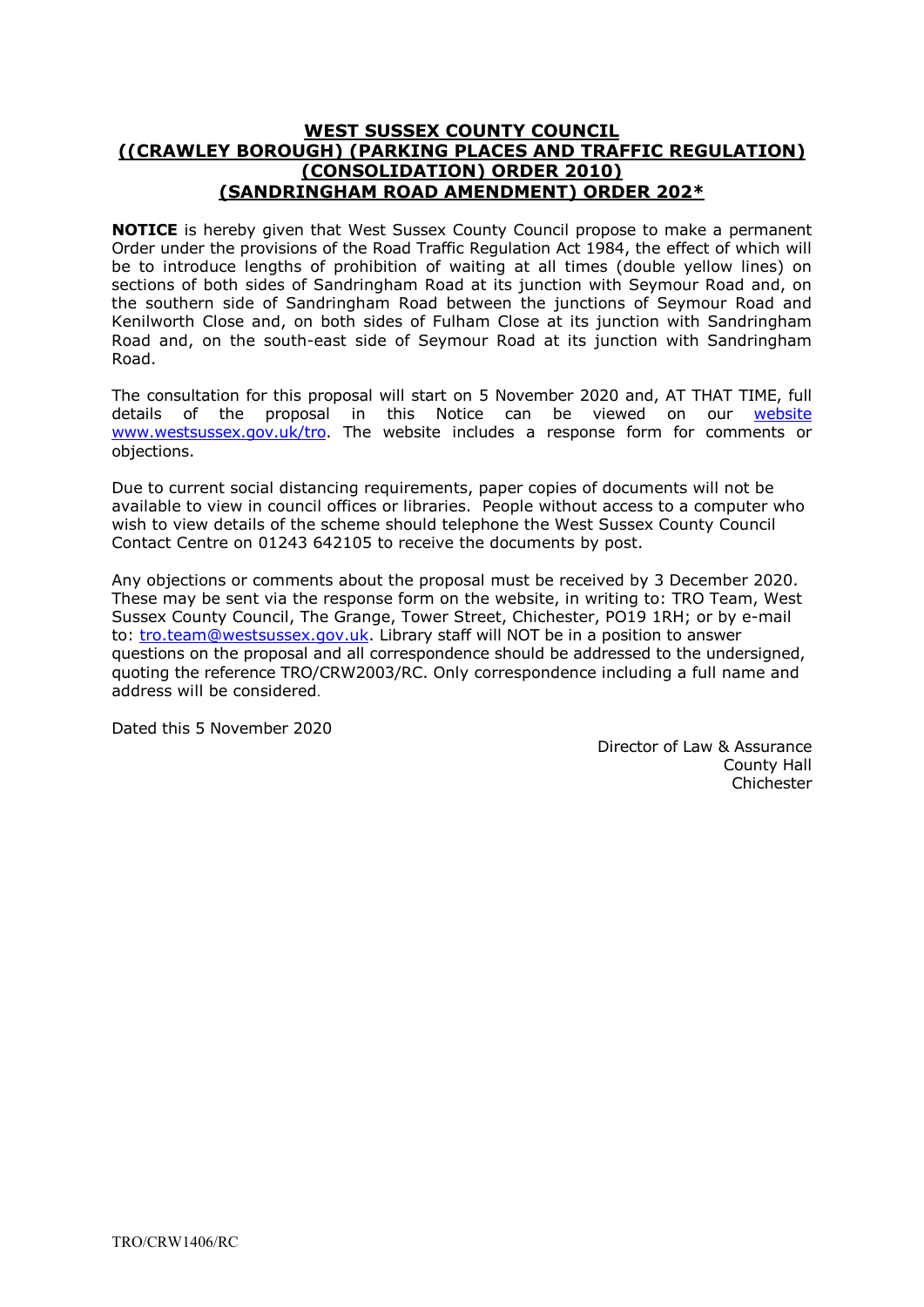#### **WEST SUSSEX COUNTY COUNCIL ((CRAWLEY BOROUGH) (PARKING PLACES AND TRAFFIC REGULATION) (CONSOLIDATION) ORDER 2010) (SANDRINGHAM ROAD AMENDMENT) ORDER 202\***

## **STATEMENT OF REASONS FOR PROPOSING TO MAKE THE ORDER**

The County Council in exercise of their powers under the Road Traffic Regulation Act 1984, propose to introduce a permanent Order the effect of which will be to introduce lengths of prohibition of waiting at all times (double yellow lines) on sections of both sides of Sandringham Road at its junction with Seymour Road and, on the southern side of Sandringham Road between the junctions of Seymour Road and Kenilworth Close and, on both sides of Fulham Close at its junction with Sandringham Road and, on the southeast side of Seymour Road at its junction with Sandringham Road.

Local residents have reported numerous incidences of inconsiderate parking in Sandringham Road and Fulham Close where vehicles are obstructing the road. This restricts access and visibility for residents and makes the road unsafe for drivers and pedestrians particularly at school drop off and pick up times.

Crawley County Local Committee approved progression of a TRO to resolve these issues.

It is acknowledged that pressure for parking in Sandringham Road is high due to its proximity to Seymour Primary School. Vehicles are routinely parking in too close proximity to the junctions, contravening Highway Code Rule 243, and in doing so affecting the free flow of traffic.

The introduction of lengths of prohibition of waiting at all times (double yellow lines) in and around the junction of Sandringham Road and Seymour Road and the junction of Sandringham Road and Fulham Close and on the narrower sections of Sandringham Road will deter parking in locations where parked vehicles impede access and visibility.

The proposed restrictions aim to encourage drivers to park in safer locations with consideration for other drivers, and pedestrians in residential areas close to Seymour Primary School.

This Order is proposed for avoiding danger to persons or other traffic using the road or any other road or for preventing the likelihood of any such danger arising and for facilitating the passage on the road or any other road of any class of traffic (including pedestrians).

Plan Nos. TQ2534NEN

shows the lengths of road, which are the subject of the proposed Order.

Director of Law & Assurance County Hall Chichester

Dated November 2020